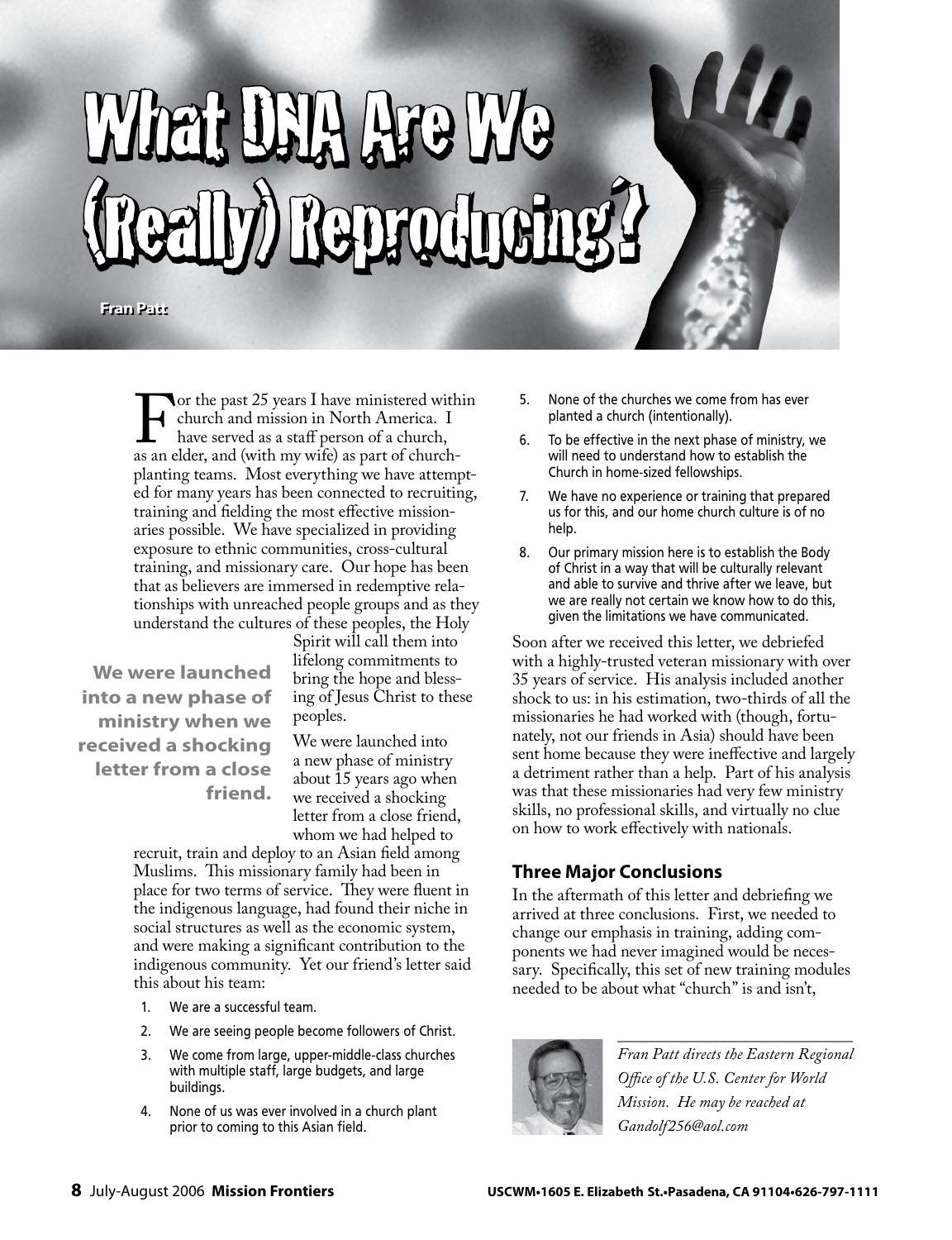helping mission candidates and other Christian workers learn how to unpack or deconstruct their understanding of "church." Without this, anything we did would inevitably be more about our culture and making people "Christians" instead of followers of Jesus.

Second, as a routine part of preparation, we needed to begin to evaluate the ecclesiological and cultural DNA in which our candidates developed. It seemed clear that DNA is an accurate analogy for the issues we were facing. If the missionary candidate had come from a large church, we would have no empirical data to suggest that this person would be able to conceive of church beyond the limits of his or her experience. Fig trees produce figs, and olive trees produce olives. If a person's sole experience has been in a social, cultural, and economic system that produces mega-churches, we should not expect him or her to be adequately prepared to go to any other part of the world or culture and establish a system of Church that needs to thrive in something the size of a garage.

Third, we realized we needed to find a way to involve our candidates in the process of actually planting a church and observing them as they worked. Since virtually all the missionary candidates we had worked with were from churches that had never planted a church, there was no way to make church-planting a natural pre-field part of their learning experience unless we added it.

So we embarked on what we expected would be a wild and intense learning experience. We worked with a church-planting team made up of some of our missionary candidates and other committed Christians. We sought to learn each other's giftedness and to honor these gifts. We catalogued what we were trying to change about the DNA of this new church plant (as distinguished from the older church culture we were coming from).

Because we were primarily entering into churchplanting from a missiological perspective, we began to more thoroughly evaluate our own culture and assess which of its components were helpful and which a detriment to missionaries trying to make cross-cultural church-planting their primary ministry. The next few years brought some significant surprises, prompting us to change our entire ministry schematic, for again we found ourselves facing unexpected problems.

# **Three Critical Issues**

Our most significant education came not in the process of working with our missionary candidates, but in the issues that surfaced in every church-plant relating to the essential fabric of the "Christian." It may be that this is specific to the Evangelical Christian of North America, but it has been so pervasive that it has completely changed our training objectives. We confronted three critical issues.

The first issue is related to evangelical expectations of "church". We discovered that even when there are mutually agreed-upon outward goals for the "church plant," evangelicals have such a dominant consumer orientation to "church" that they quickly default to a focus on their needs and their family's needs before the church does anything else. So, through three successive church plants, where the stated intentions were to focus on reaching the non-Christian community, all three were hijacked to meet the needs of the Christians involved, while very little was invested in reaching the non-believing community in the first two years of these plants.

The second issue is related to the first. It is all about spiritual DNA: who does the American evangelical look like? Does he or she resemble Jesus in his focus, values, and mission? Our analysis has concluded that Jesus is not the spiritual father of our Evangelical culture. Our Evangelical world is more about our peculiar cultural values and what we like and dislike rather than a reflection of Jesus. If we take a hard, objective look at the Gospels, we will see a great deal of similarity between our Evangelical values and the values of the Pharisees rather than the values of Jesus.

The third issue is the logical outcome of the first two: we have a very bad case of culture blindness. I don't mean that we cannot distinguish cultural differences, but that we are blind to the differences between what we are as cultural Christians and what the Bible clearly articulates we should be. Our blindness will make it very easy for us to go from culture to culture in our world, planting churches that we think are representative of Paul's apostolic ministry in the New Testament, when in reality our churchplanting principles are a manifestation of our own culture and are not gospel to anyone but us.

## **Dealing With Problems at Their Root**

Fifteen years ago, when we responded to our missionary friend's letter from Asia, we had no idea where this process would lead us. As we began to address the problems, we naively believed the

**Our analysis has concluded that Jesus is not the spiritual father of our Evangelical culture.**